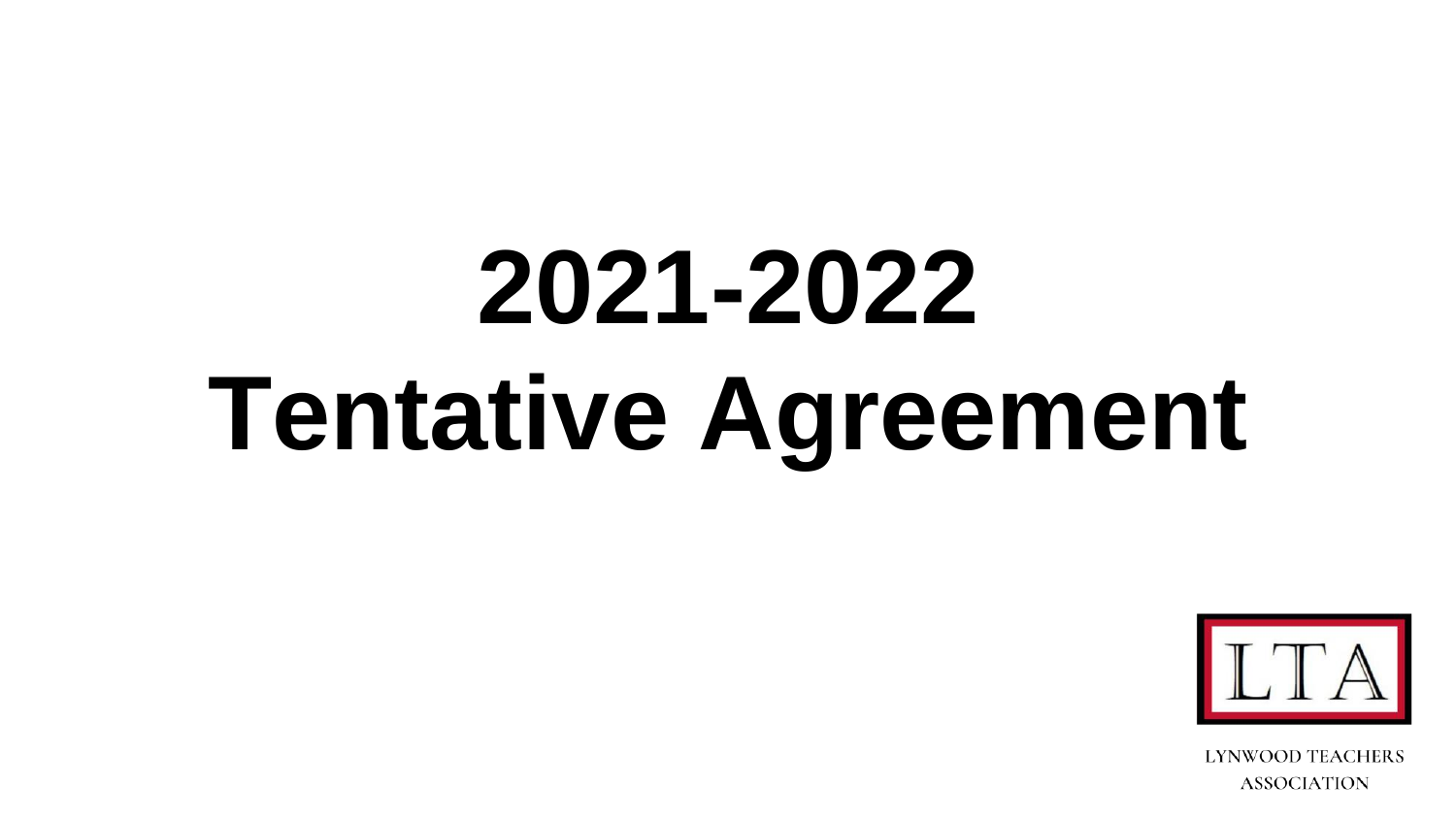#### The Bargaining Team

- Myrna Vergara- Chair: Elementary School Teacher
- Debbie Diaz- Elementary School Teacher
- Dr. Lydia Hollie- Elementary School Teacher
- Angela Porter Pre-School Teacher
- Maelanie Galima- High School Science Teacher
- Jorge Bravo- Special Education Teacher
- Richard Mejia- High School Math Teacher
- Angel Maldonano- CTA Staff

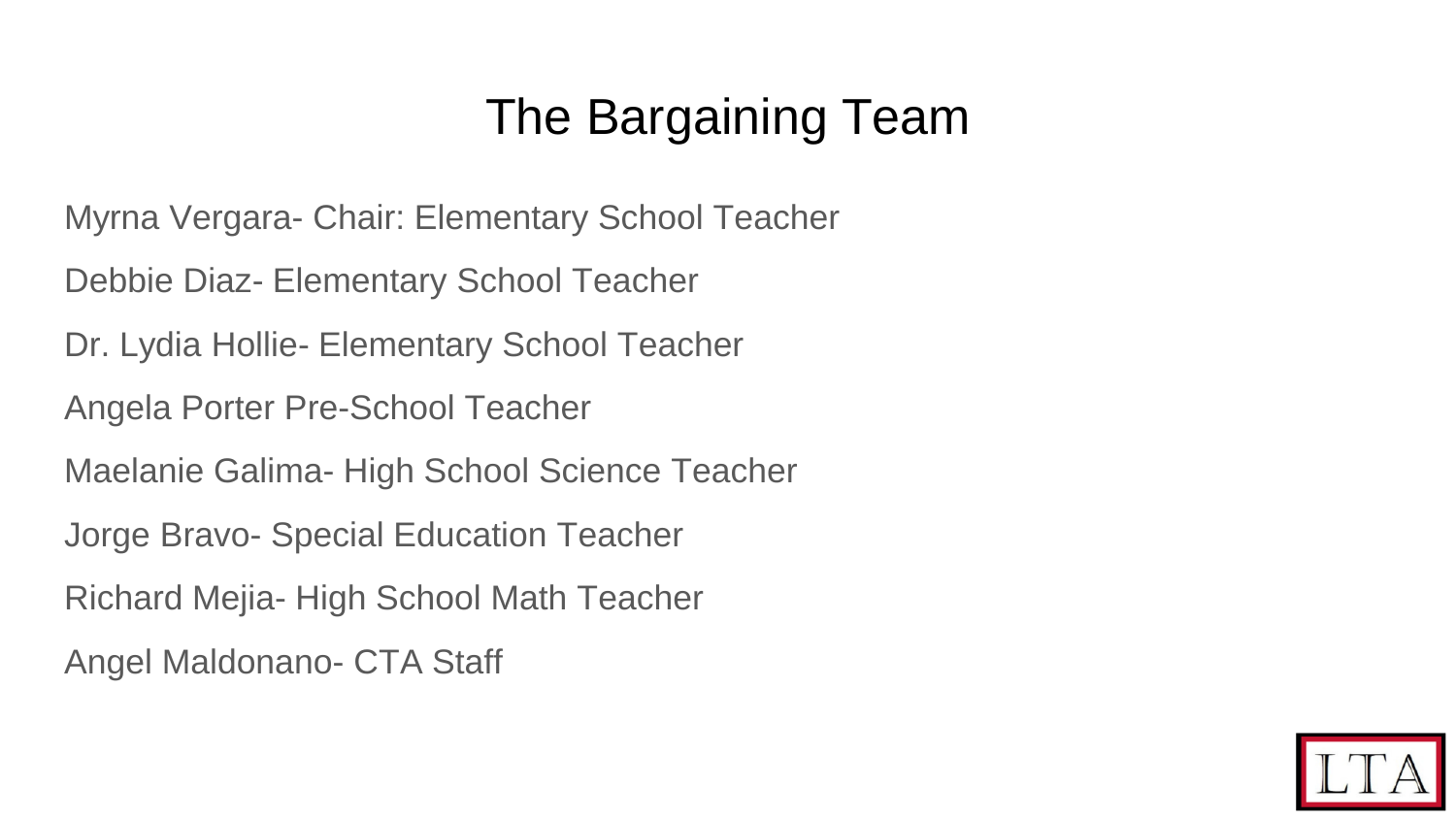#### Bargaining Process Overview

- 1) Bargaining team is appointed by the LTA President and sent to CTA Summer Institute to receive appropriate training.
- 2) Team bargains in good faith with the district until a last and final offer is reached. The team decides if it is a fair offer and brings it to the membership for ratification (vote). If it is not a fair offer, the team can declare impasse.
- 3) The membership ratifies the tentative agreement. If the majority votes Yes, it goes to the LUSD School Board for a vote.
- 4) If the majority of the membership votes No, LTA needs to declare impasse.

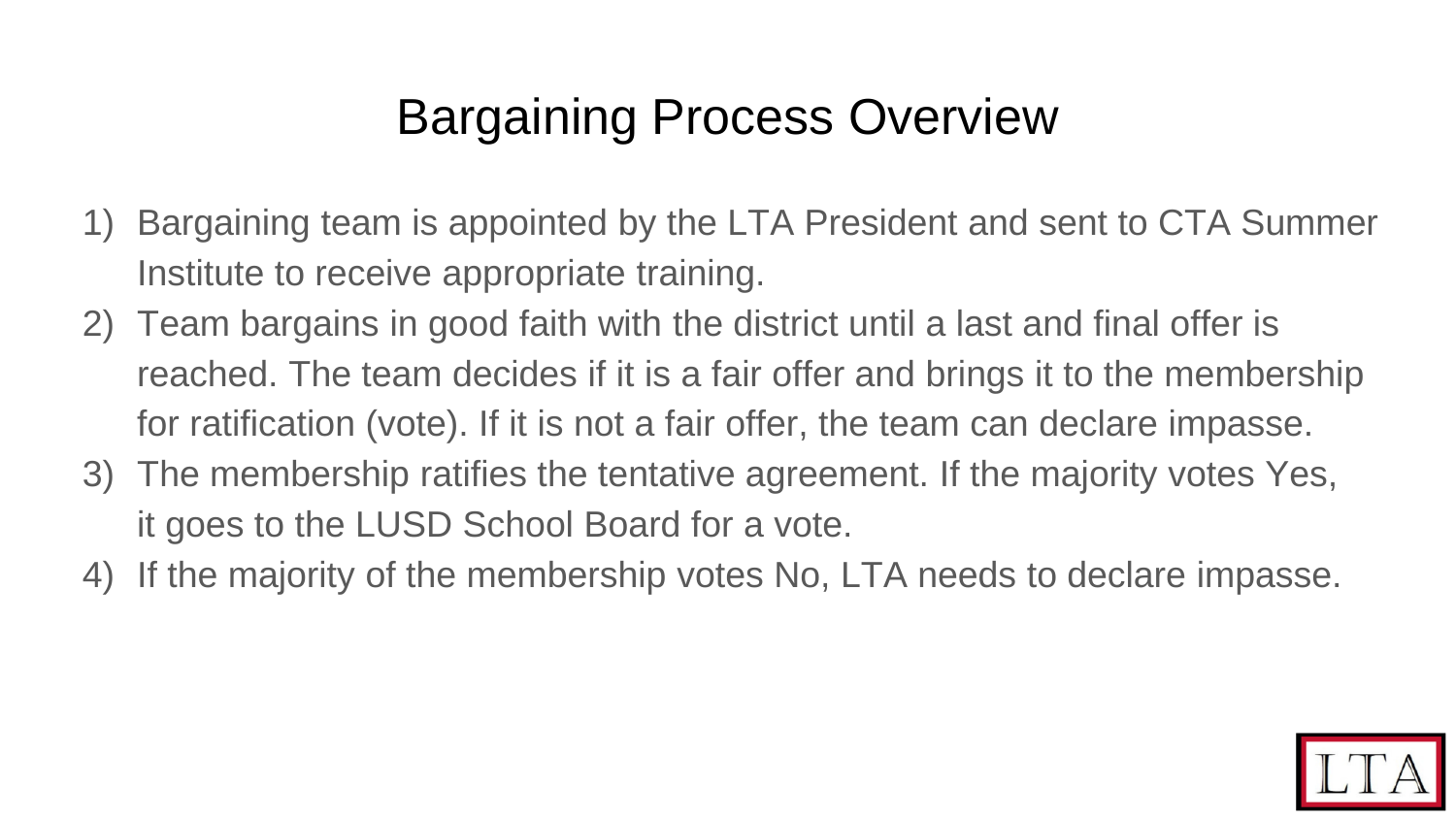

Fri,am.1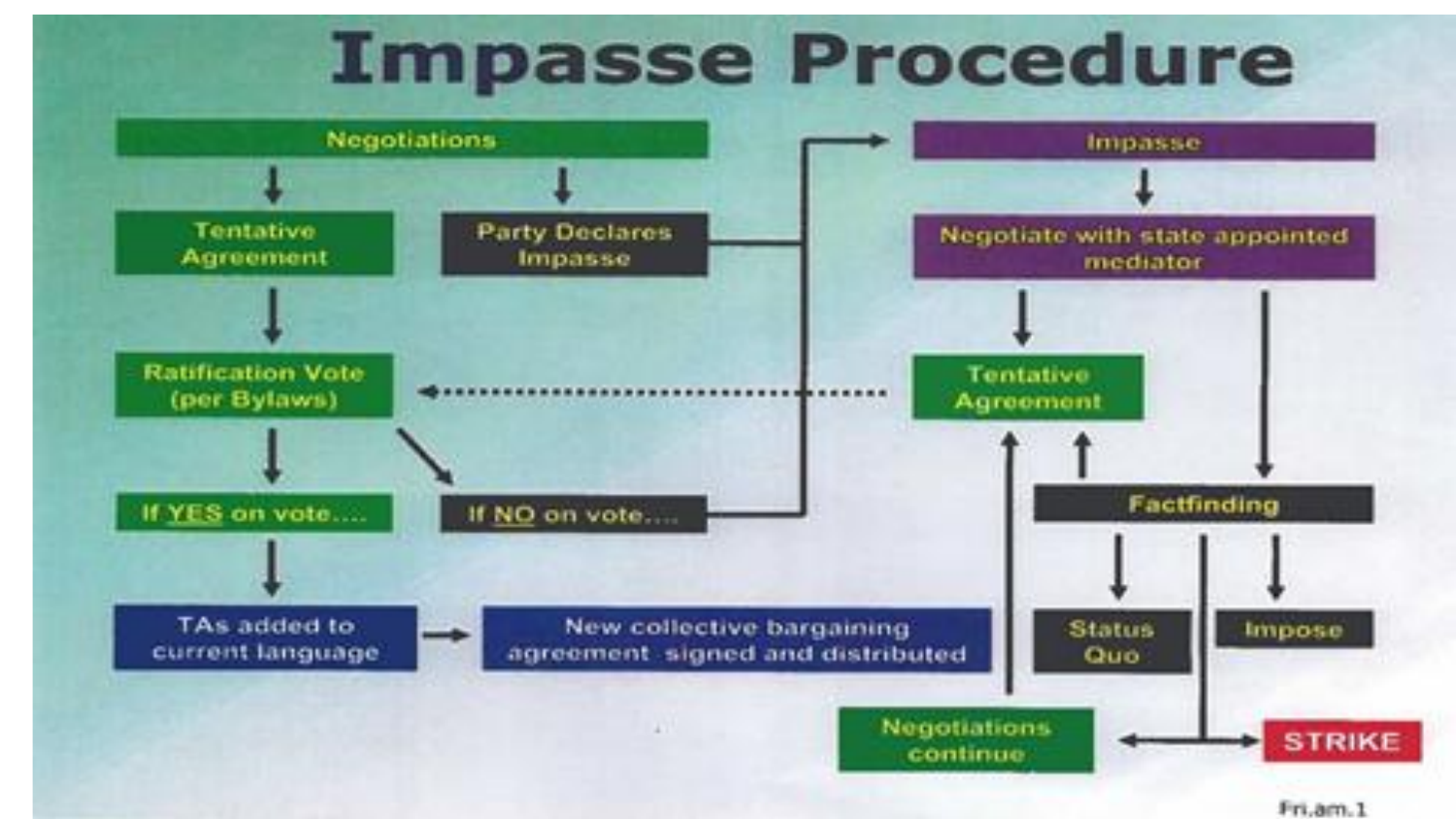## **Article VIII: Salary & Article IX: Benefits**

- 5% on-schedule raise retroactive to July 1, 2021 to all members (teachers, counselors, adult school, ECE teachers, speech/language pathologists, and psychologists).
- No changes to benefits.

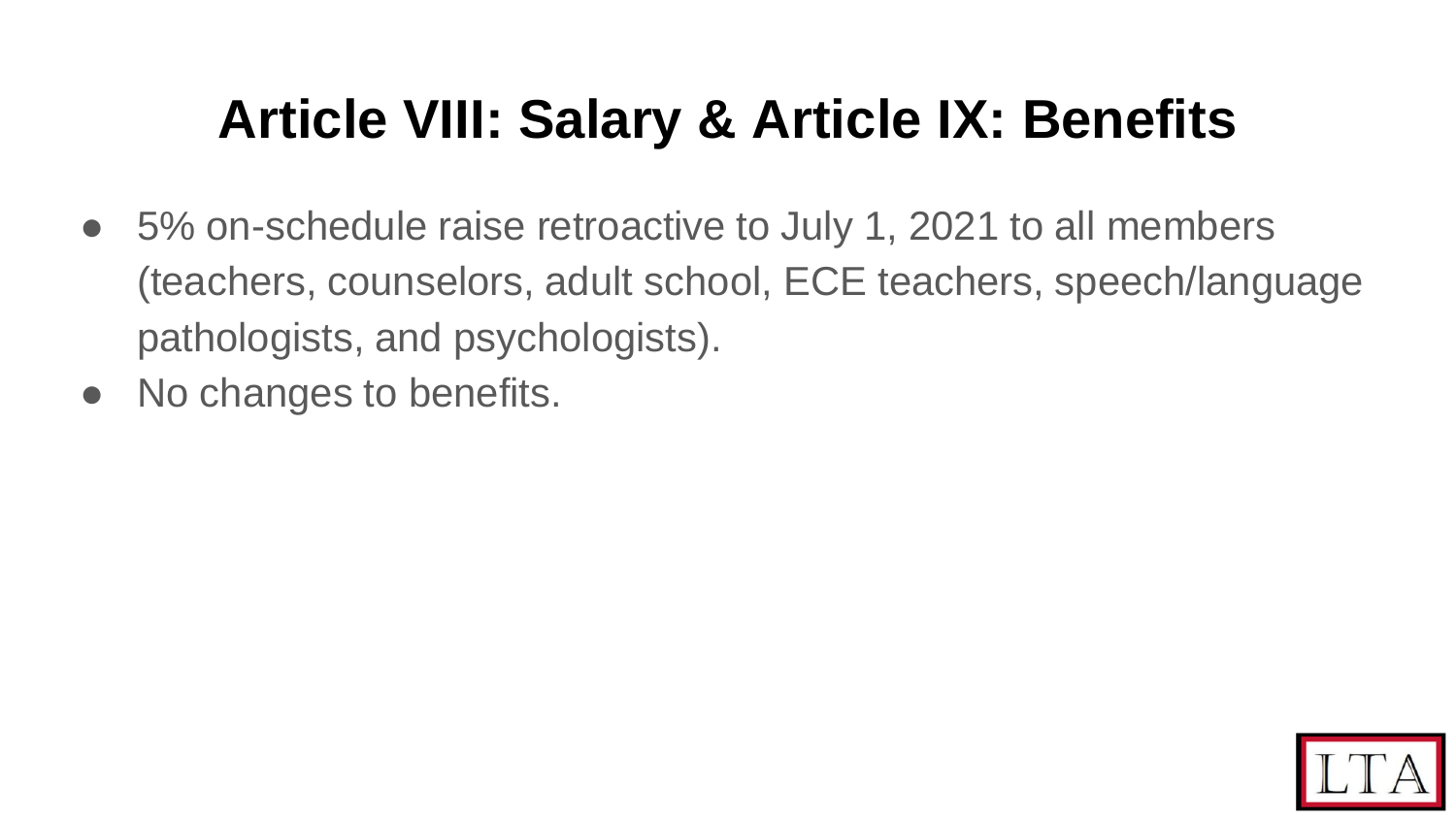#### **Appendix E: Honorariums**

- New honorarium pay effective July 1, 2022 (next school year):
	- Lacrosse Head Coach (boys/ girls) 6%
	- Lacrosse Assistant Coach (boys/ girls) 4%
	- Other CIF-Sanctioned Sports Head Coaches 6%
	- Other CIF-Sanctioned Sports Assistant Coaches 6%
	- Athletic Directors 8%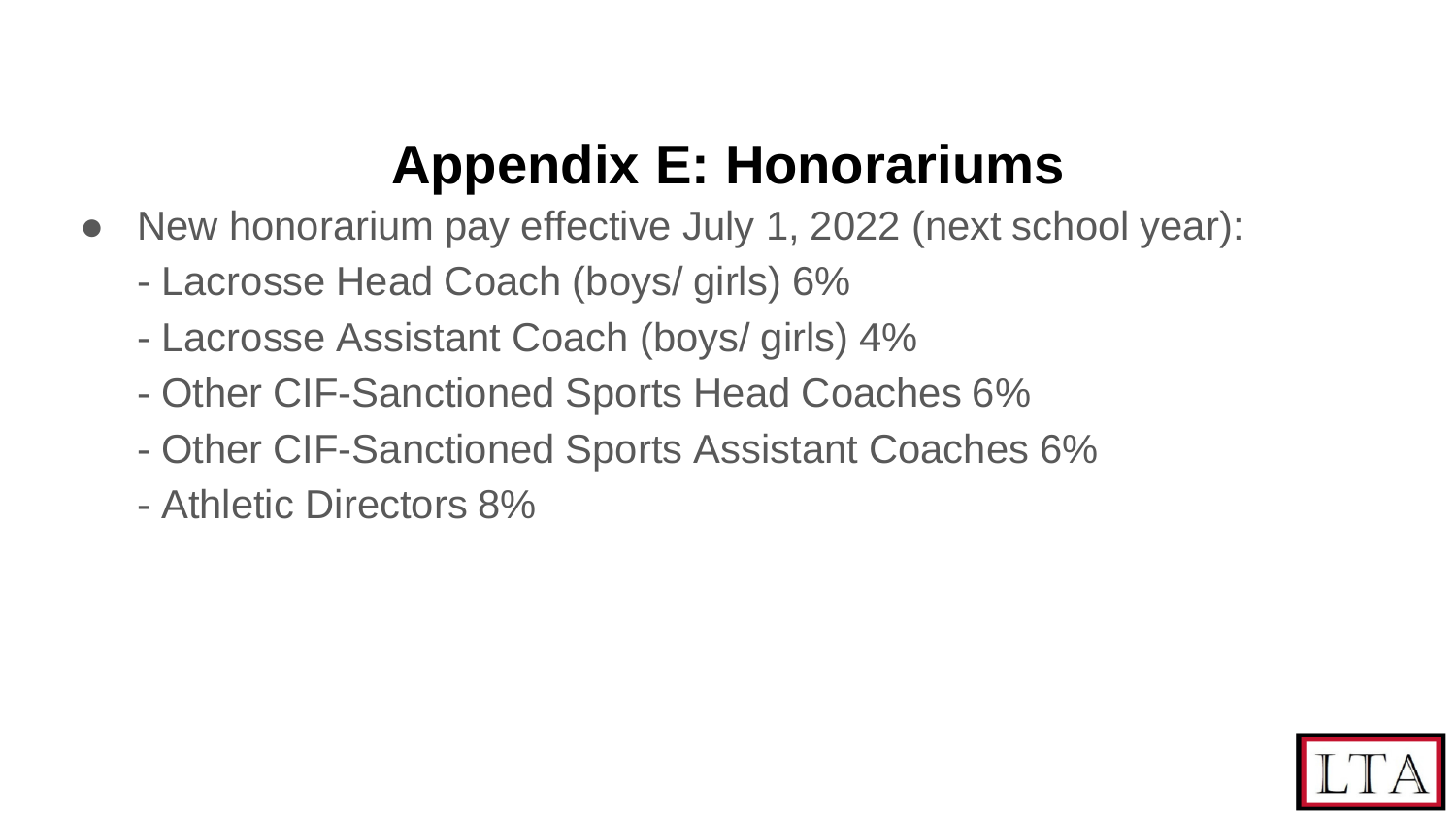#### **Hourly Rate of Pay**

- Effective next school year 2022-2023, the hourly rate of compensation shall be .001 times the salary base Group IV, a move from Group II. This is a 7.7% increase from \$52.83 to \$56.94.
- The new rate will begin with the LUSD Summer Institute. Summer school for this year is **not** part of the increase.

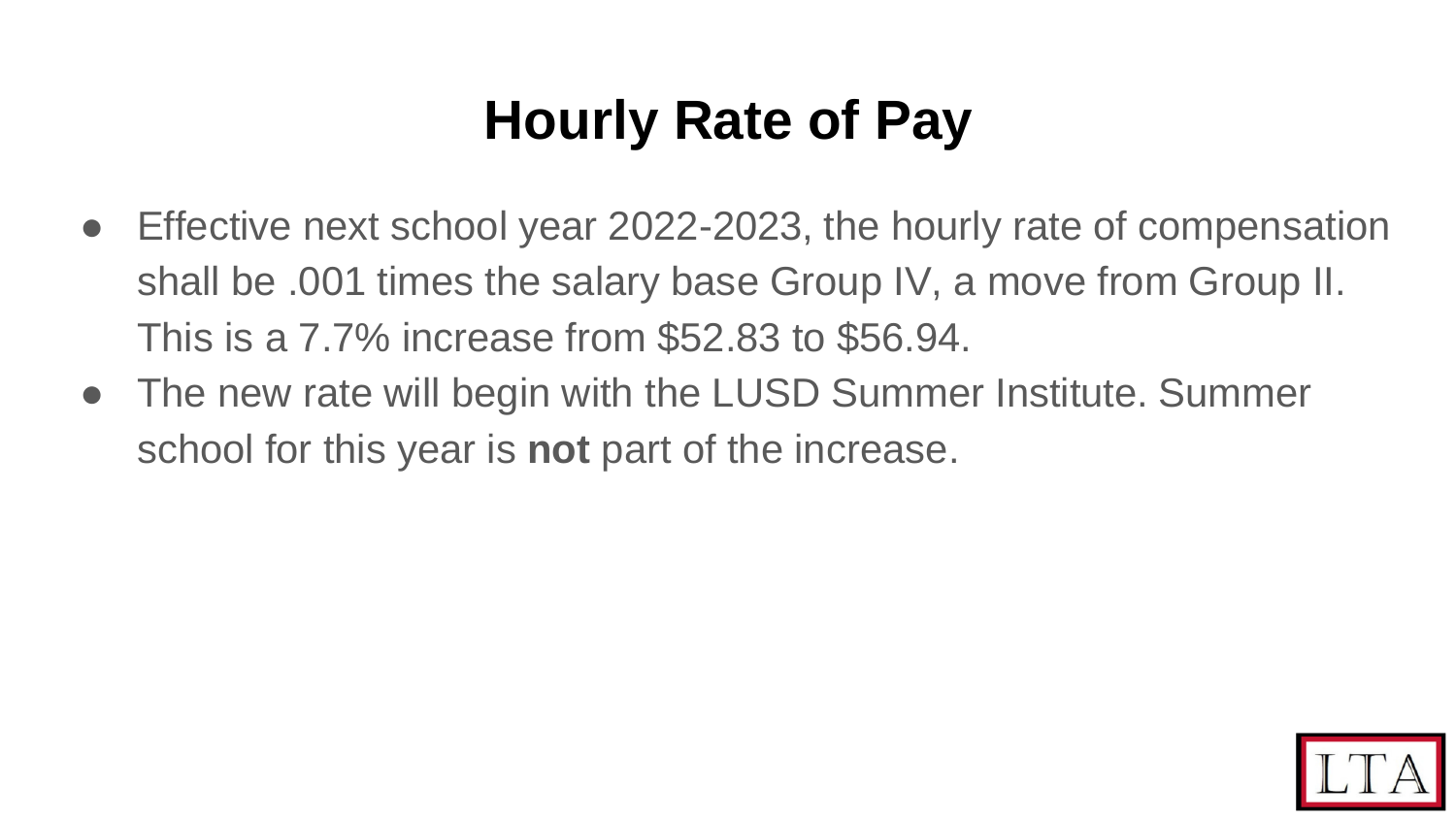# **Career Longevity Stipend**

- Retroactive for this school year, effective 2021-2022.
- Unit members shall receive a ONE-TIME payment in addition to their regular salary in recognition of their service to the district at the following increments:
	- 25 years: \$2,500 ONE-TIME
	- 30 years: \$5,000 ONE-TIME
- Longevity pay would begin with years of service accrued at the end of the 2021-2022 school year.

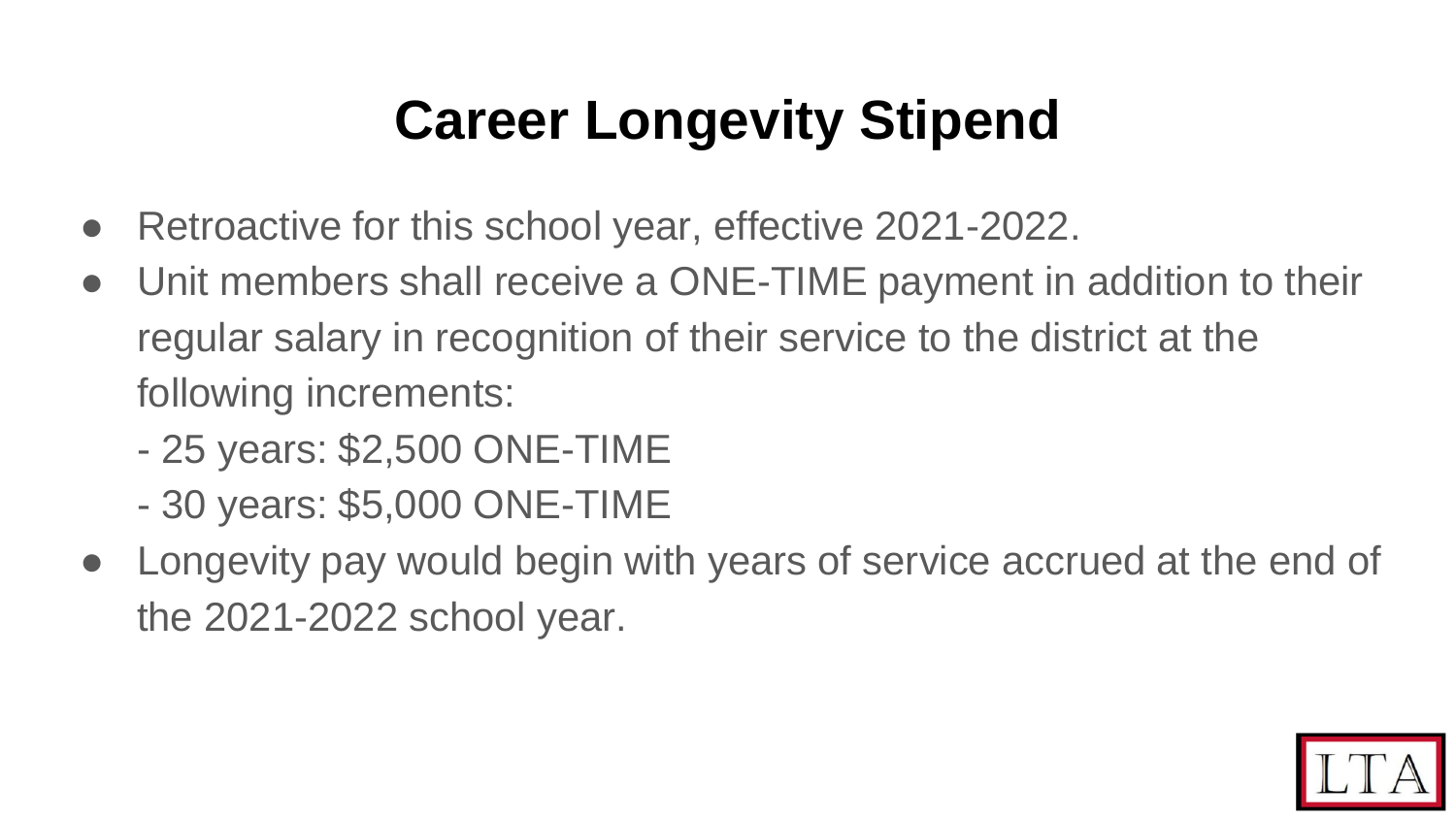#### **Additional Stipends**

- Stipends are for this school year 2021-22.
- Perfect Attendance \$500 per semester.
- Unit members holding the following certificates, degrees, credential and/or positions shall receive an **annual stipend** as provided below:
	- National Board Certificated Teacher: \$2,500
	- Doctorate Degree: \$2,500
	- BCLAD Dual Immersion Teacher: \$1,500
	- TK-6th Combo Class: \$1,500
	- ECE Part-Day with Supervisor or Director permit: \$1,000

- Special Education Credentialed Teacher that is assigned to a Special Education or has a 100% caseload of Special Education students in RSP, SDC, CLM, Moderate-Severe, or APE: \$3,000

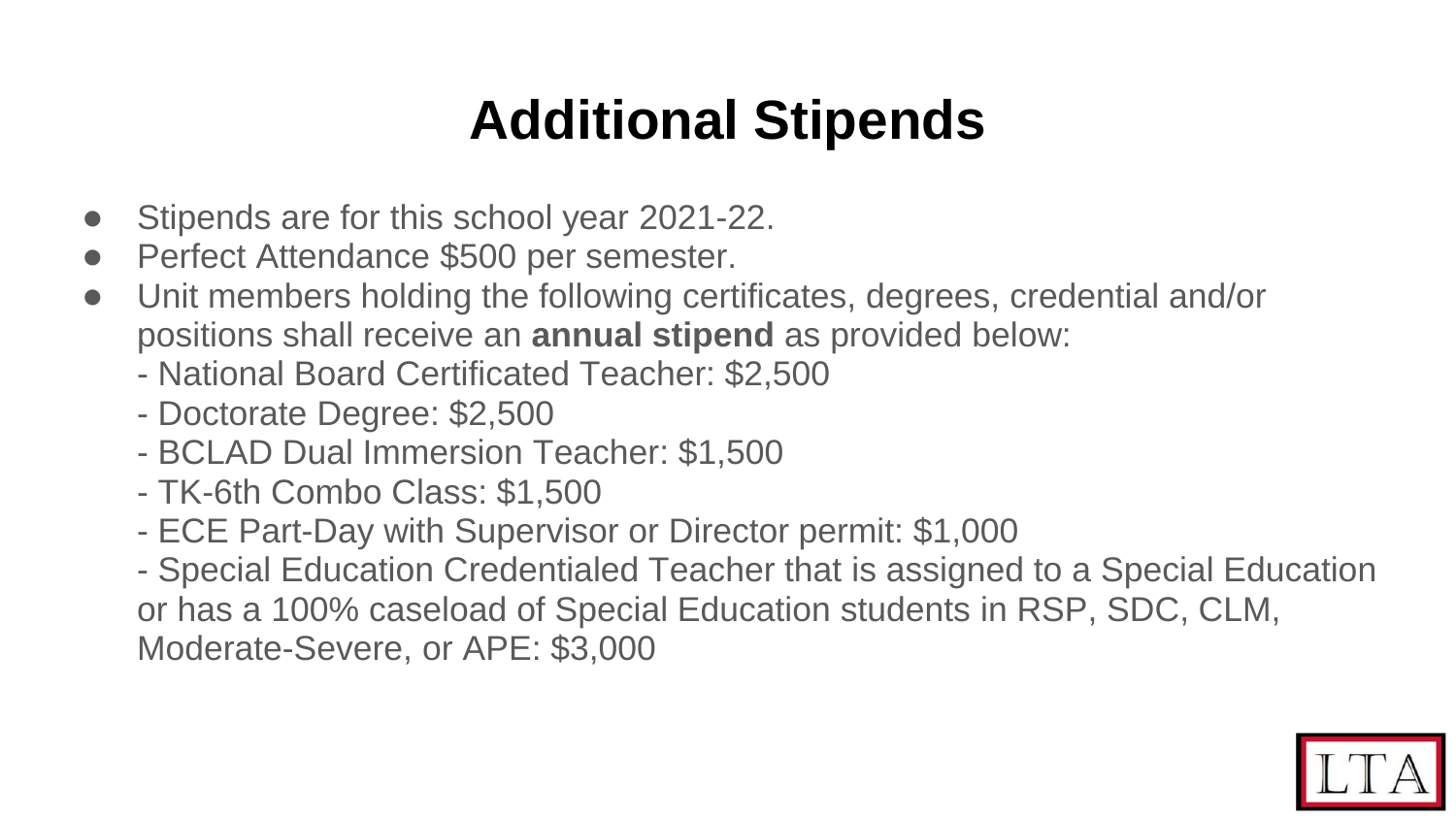## **Article X: Hours of Employment**

- 7 hour workday:
	- Elementary Schools: 8:00 AM-3:00 PM
	- Middle Schools: 8:00 AM-3:00 PM
	- **- High Schools: 8:30 AM-3:30 PM**
- Time allotted for District Mandated health and safety training (one staff meeting during September or October).
- ECE teachers shall be excluded from adjunct duties.
- Elementary School unit members teaching approved intervention programs during their preparation and planning time shall be compensated at the hourly rate.

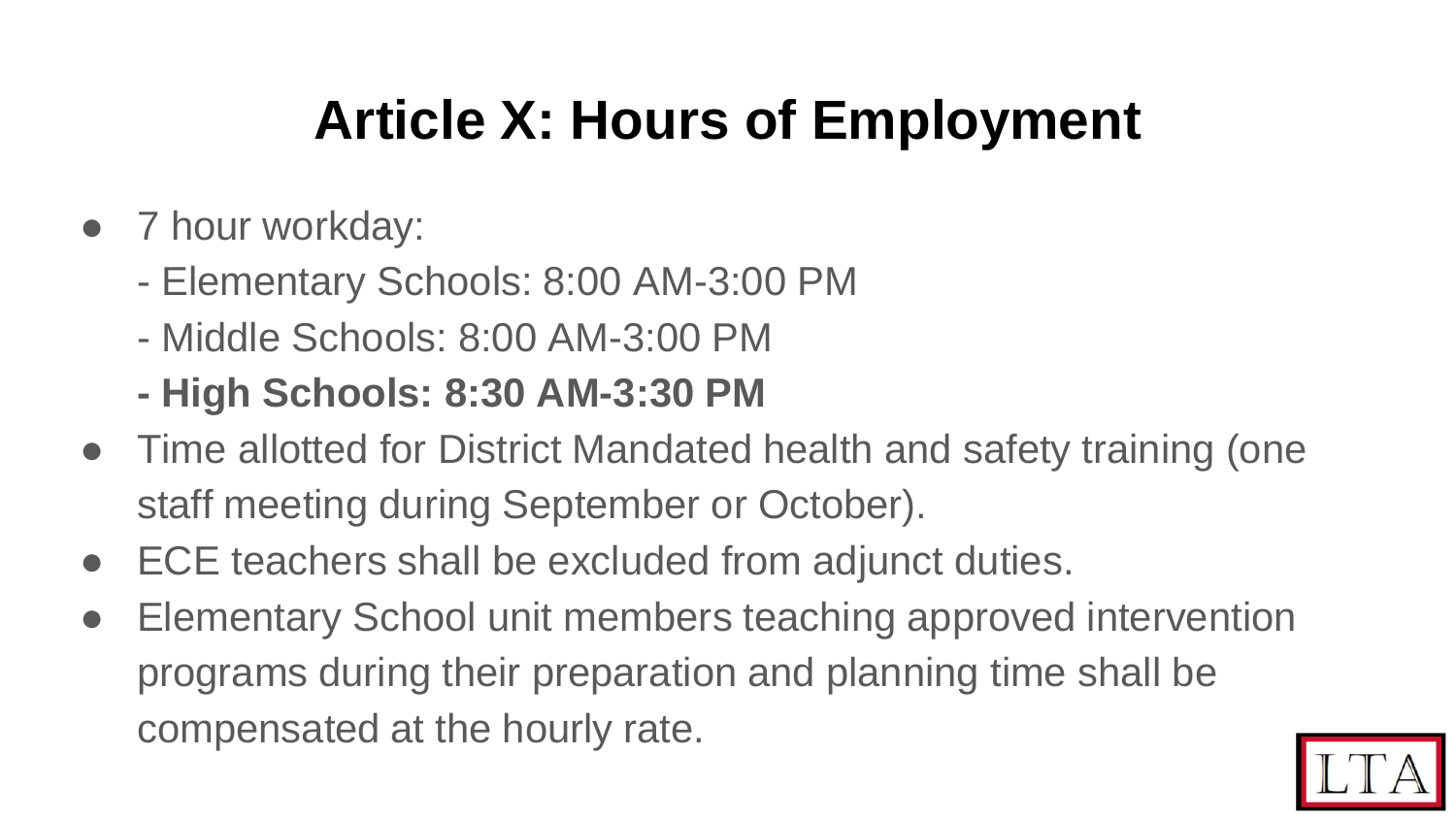## **Article X: Hours of Employment (cont'd)**

- Unit members may not leave campus during their preparation and planning time unless conducting District business.
- In classrooms without substitute coverage, the site Lead, site Instructional Coach or site Digital Coach shall be considered first to cover classes. If they are unavailable or have other responsibilities essential to the school operations or safety as determined by the principal, then the students shall be distributed on a rotational basis.

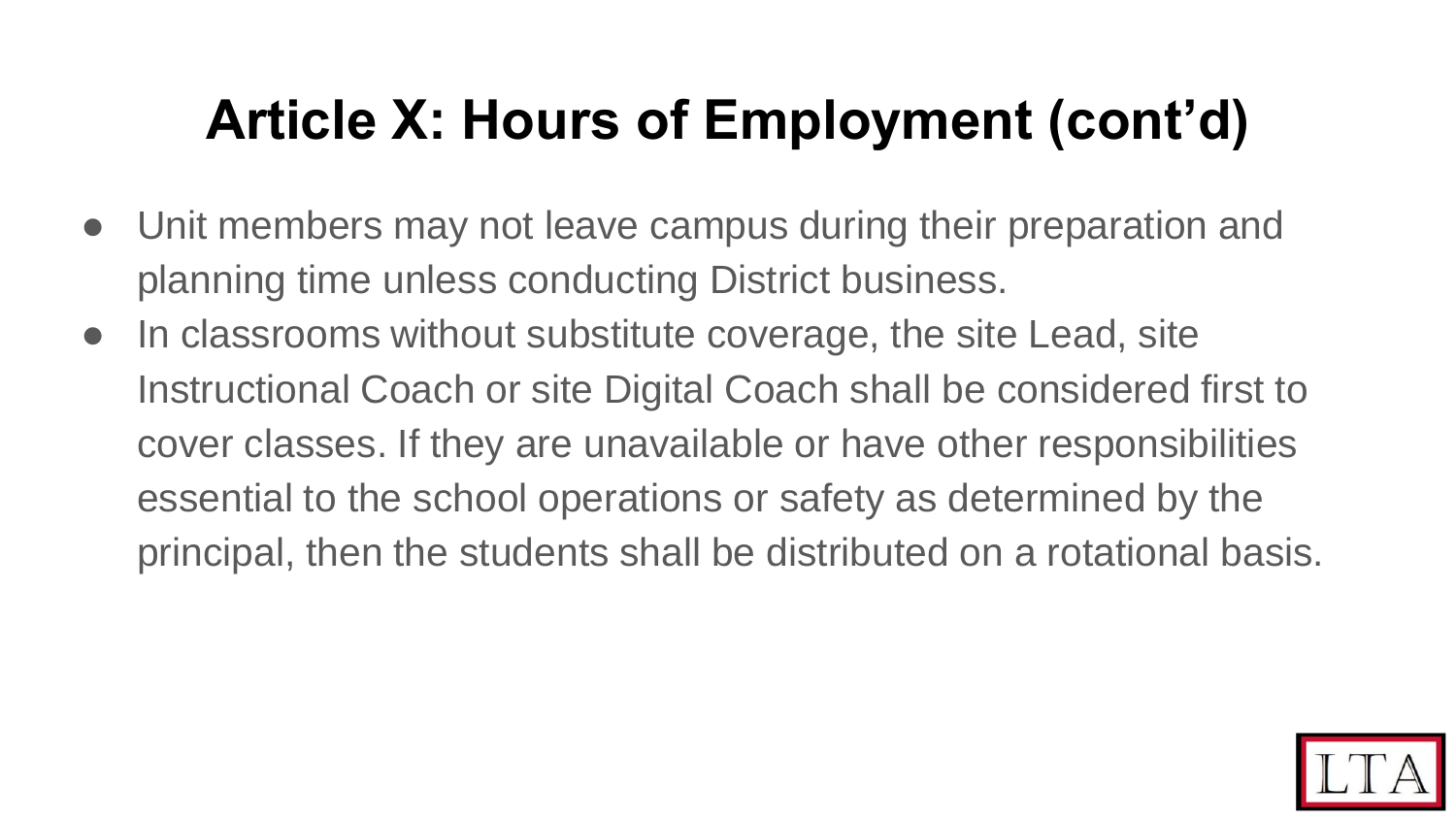## **Article X: Hours of Employment (cont'd)**

- Unit members on assignment outside of the classroom such as Program Specialists, Instructional Leads, Instructional Coaches, Digital Coaches, Counselors, and any other Certificated Teacher that is on special assignment asked to substitute teach for any part of their day at least 2 hours of the school day shall be compensated at 1 hour at the hourly rate.
- Established a Districtwide Grading Committee and provided clarity on the Staff Curriculum Development Committee.
- Gradebooks must be updated at least monthly on the District's Student Information System.

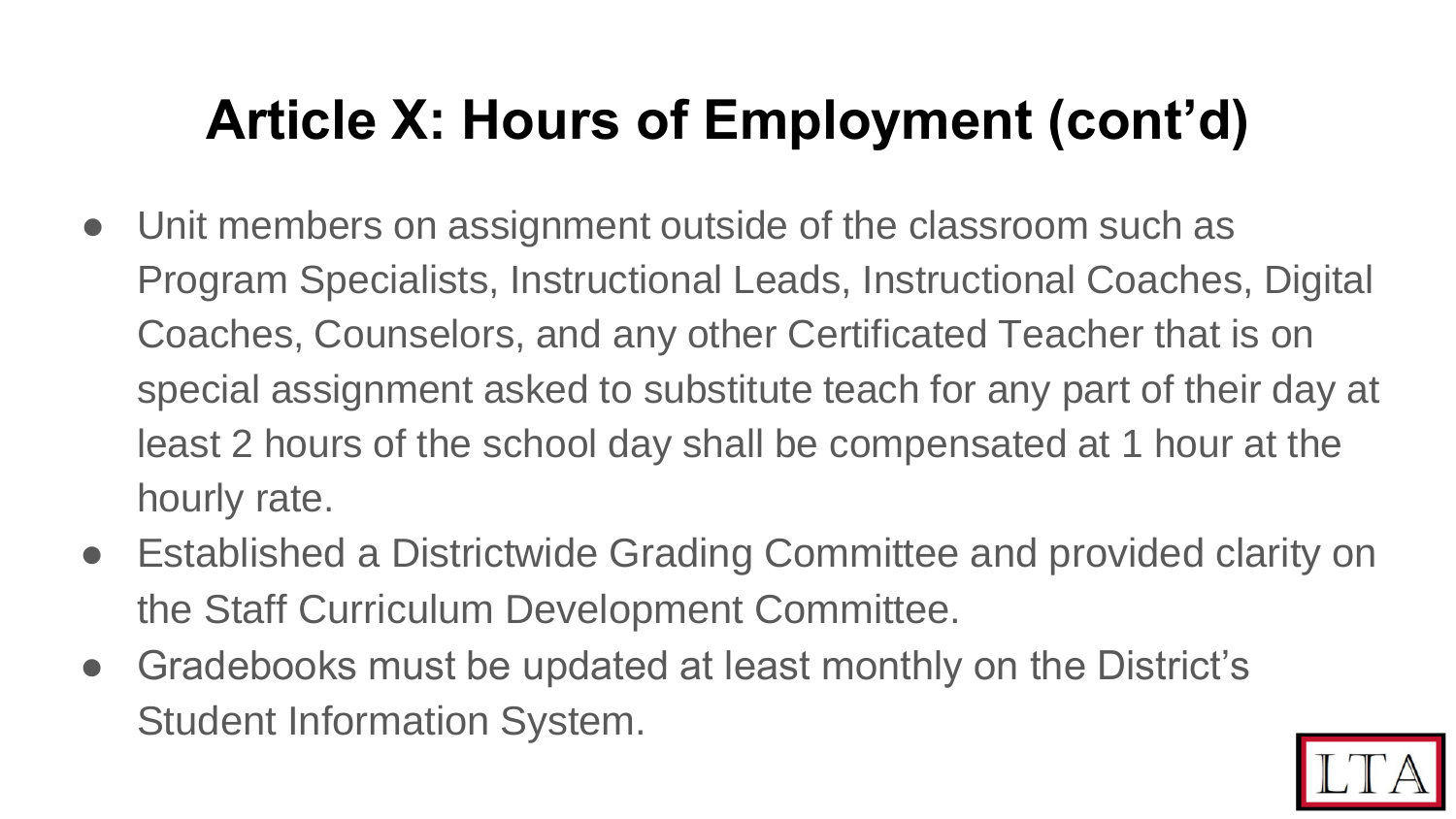# **Article X: Hours of Employment (cont'd)**

- A Professional Development Master Calendar shall be provided and updated by the District in a timely manner.
- Added language for reassignment of instructional assistants.
- Newly hired instructional assistants shall receive appropriate training in a timely manner provided by the District.
- Unit members shall be compensated when attending Board-approved conferences, trainings, and meetings at an hourly rate when scheduled on a non-work day.

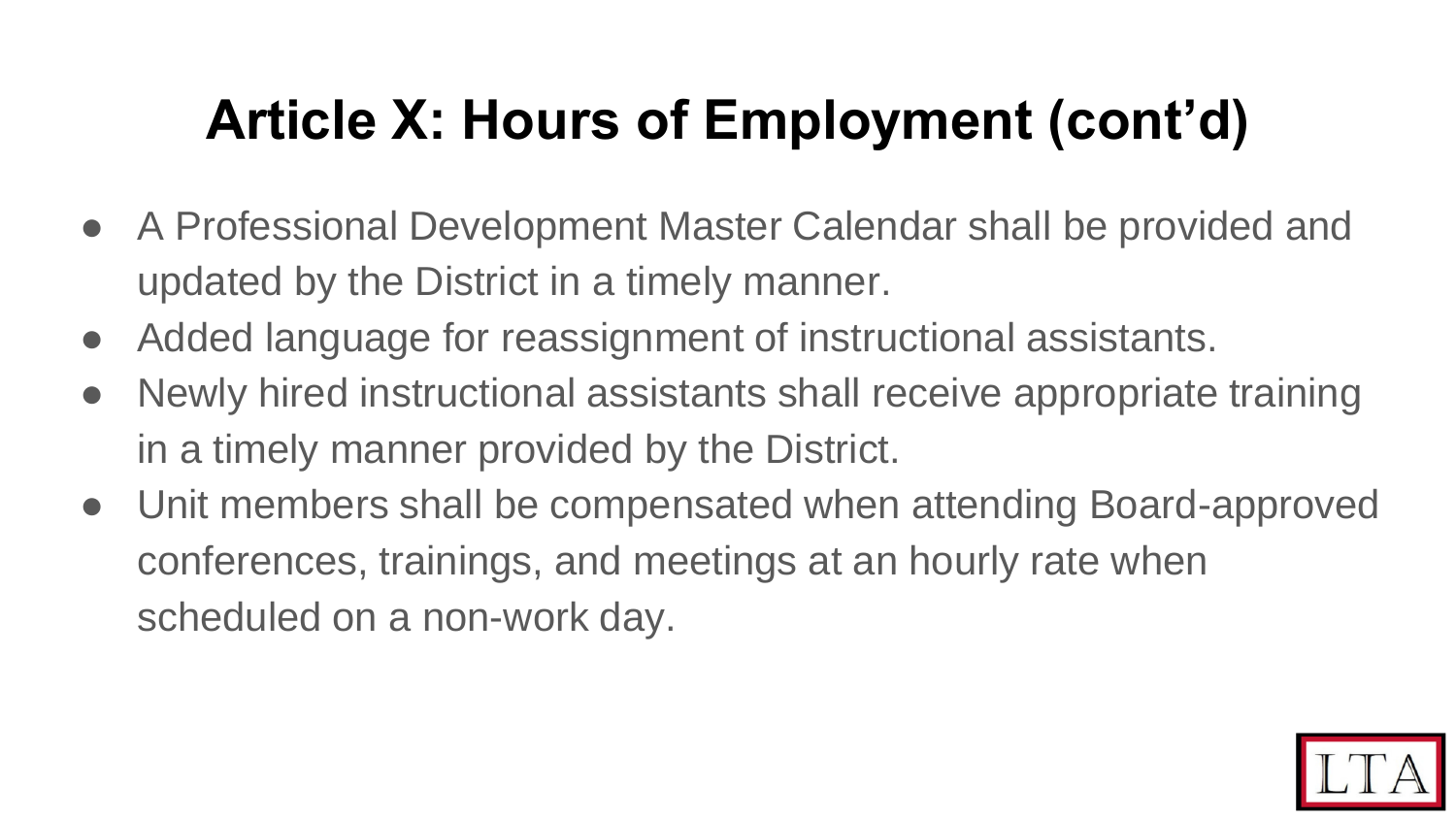## **Article XI: Special Education**

- Added language that includes and addresses all programs: RSP, SDC, CLM, Moderate-Severe, etc.
- No changes in Special Day Class (SDC) class sizes, the district proposed up to 20 students in SDC classes in high school
- No regular class or self-contained class assignments for Resource Specialist (RSP) teachers in Elementary or Middle School
- Established a maximum of 20 students for blended caseloads (RSP/SDC) in high schools

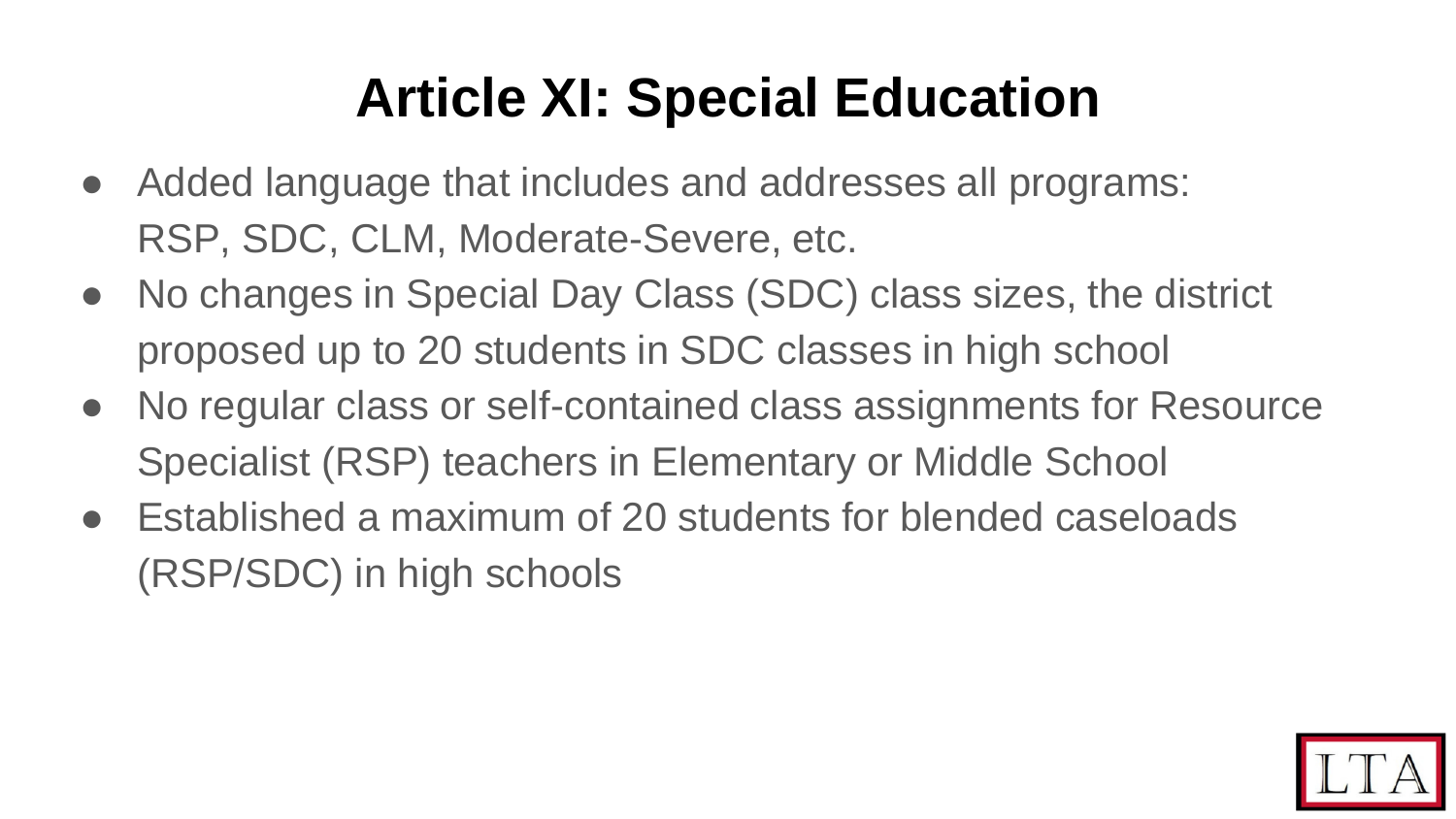# **Article XI: Special Education (cont'd)**

- Special Education teachers will have four (4) release days, one per quarter, to work on IEP-related matters
- Ongoing training and professional development for SPED teachers, new employees must receive training within 60 days of hire
- Added language, including expectations and deadlines, for the Special Education Handbook to be developed and distributed
- Added language, including deadlines, for the Districtwide SPED Committee to hold meetings and make recommendations

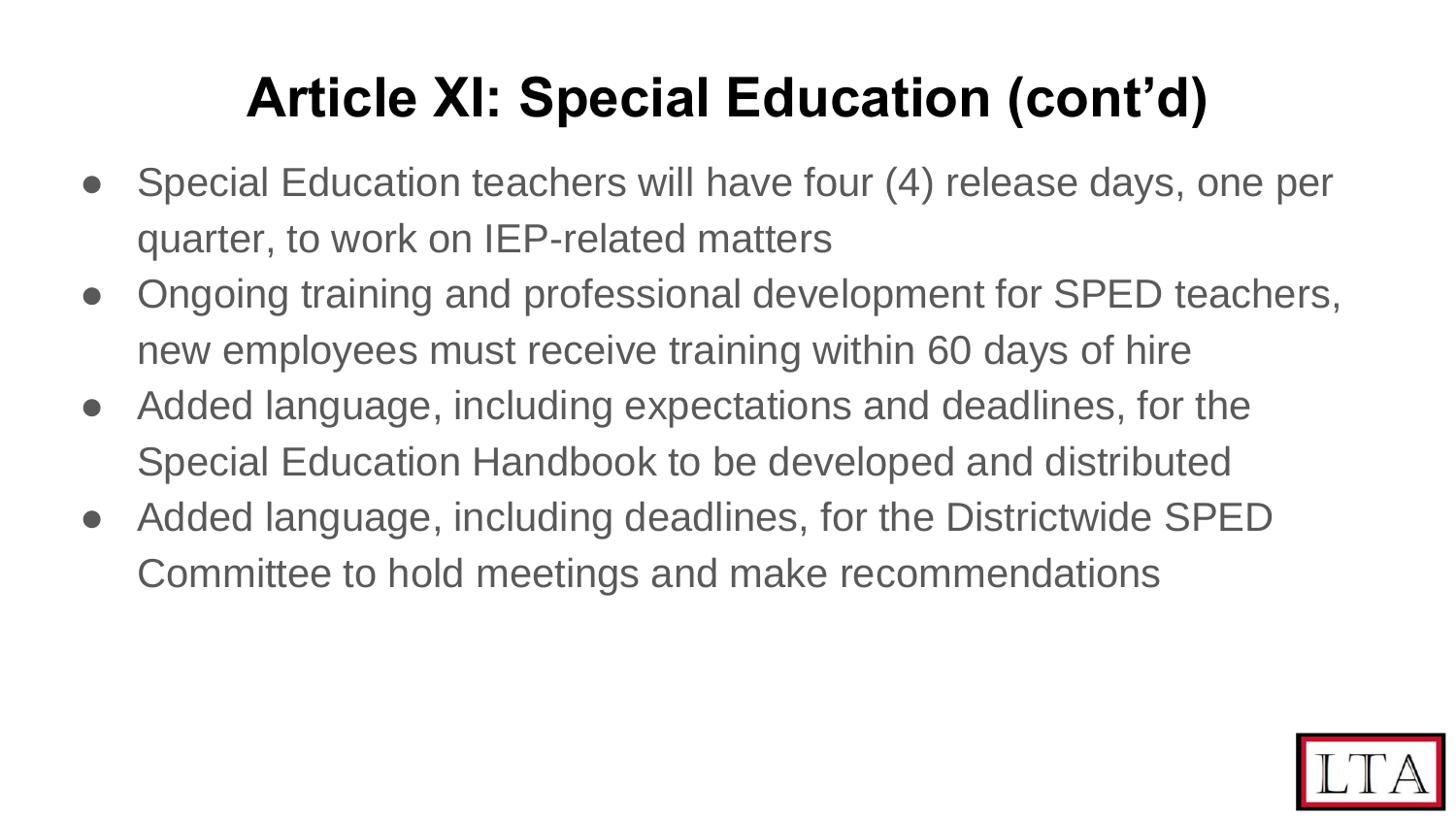# **Article XI: Special Education (cont'd)**

- District committed to developing a vision for the Special Education Program, taking in consideration the recommendations by the Districtwide SPED Committee
- Annual stipends for Special Education credentialed teachers (RSP, SDC, CLM, Moderate-Severe, or APE): \$3,000